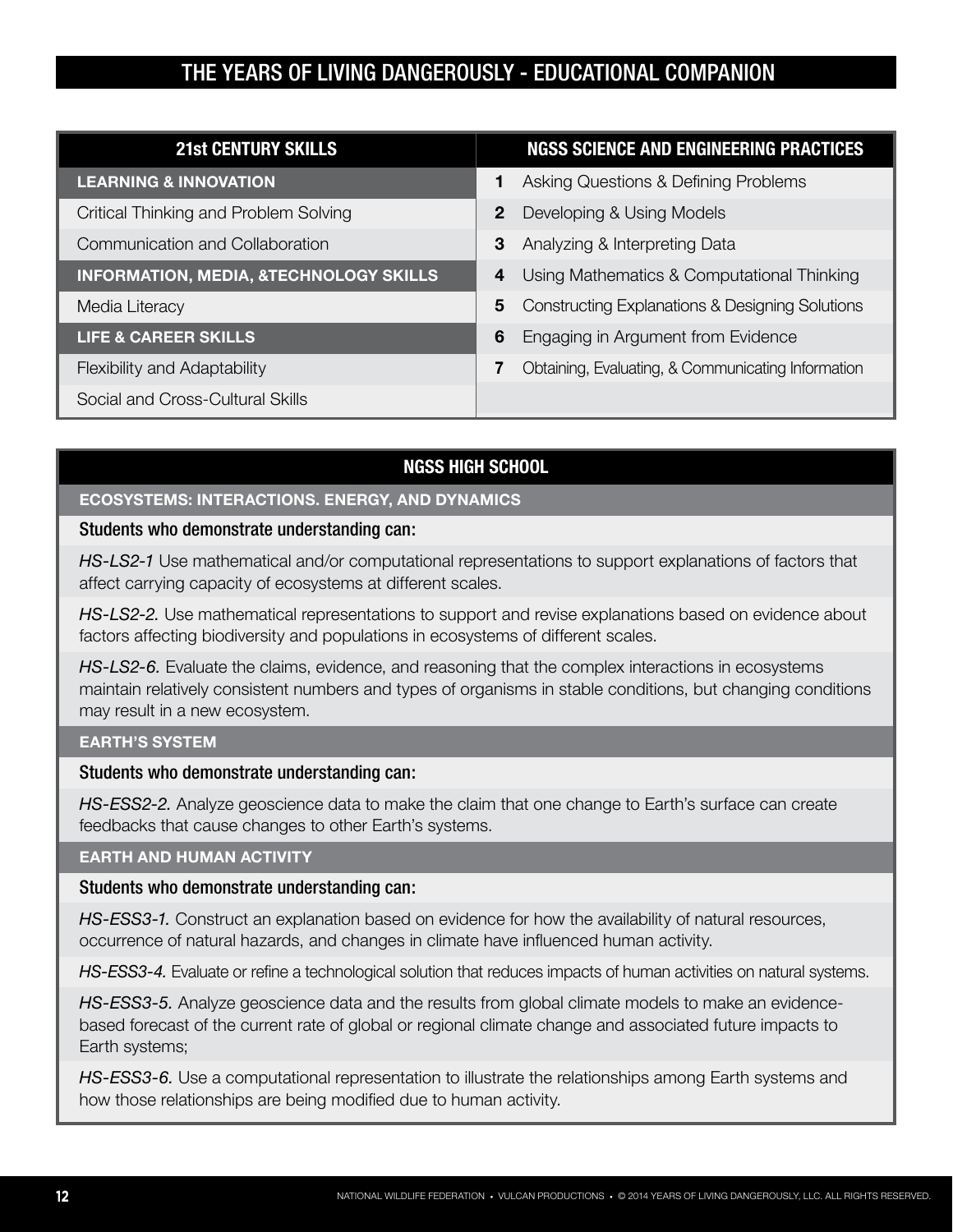### **CCSS – ELA/LITERACY HIGH SCHOOL**

### **ENGLISH LANGUAGE ARTS – SCIENCE & TECHNICAL SUBJECTS**

RST.9-10.1 Cite specific textual evidence to support analysis of science and technical texts, attending to the precise details of explanations or descriptions.

RST.11-12.1 Cite specific textual evidence to support analysis of science and technical texts, attending to important distinctions the author makes and to any gaps or inconsistencies in the account.

RST.9-10.3 Follow precisely a complex multistep procedure when carrying out experiments, taking measurements, or performing technical tasks, attending to special cases or exceptions defined in the text.

RST.11-12.3 Follow precisely a complex multistep procedure when carrying out experiments, taking measurements, or performing technical tasks; analyze the specific results based on explanations in the text.

### **CRAFT AND STRUCTURE**

RST.9-12.4 Determine the meaning of symbols, key terms, and other domain- specific words and phrases as they are used in a specific scientific or technical context relevant to grades 9–12 texts and topics.

RH.9-12.4 Determine the meaning of words and phrases as they are used in a text, including vocabulary describing political, social, or economic aspects of history/social science.

### **INTEGRATIONS OF KNOWLEDGE AND IDEAS**

RST.9-10.7 Translate quantitative or technical information expressed in words in a text into visual form (e.g., a table or chart) and translate information expressed visually or mathematically (e.g., in an equation) into words.

RST.11-12.7 Integrate and evaluate multiple sources of information presented in diverse formats and media (e.g., quantitative data, video, multimedia) in order to address a question or solve a problem.

RST.11-12.8 Evaluate the hypotheses, data, analysis, and conclusions in a science or technical text, verifying the data when possible and corroborating or challenging conclusions with other sources of information.

RST.9-10.9 Compare and contrast findings presented in a text to those from other sources (including their own experiments), noting when the findings support or contradict previous explanations or accounts.

RH.9-10.7 Integrate quantitative or technical analysis (e.g., charts, research data) with qualitative analysis in print or digital text.

RH.11-12.7 Integrate and evaluate multiple sources of information presented in diverse formats and media (e.g., visually, quantitatively, as well as in words) in order to address a question or solve a problem.

RH.9-10.8 Assess the extent to which the reasoning and evidence in a text support the author's claims.

RH.11-12.8 Evaluate an author's premises, claims, and evidence by corroborating or challenging them with other information.

### **WRITING TEXT TYPES AND PURPOSED**

WHST.9-12.1 Write arguments focused on discipline-specific content.

**PRODUCTION AND DISTRIBUTION OF WRITING**

WHST.9-12.4 Produce clear and coherent writing in which the development, organization, and style are appropriate to task, purpose, and audience.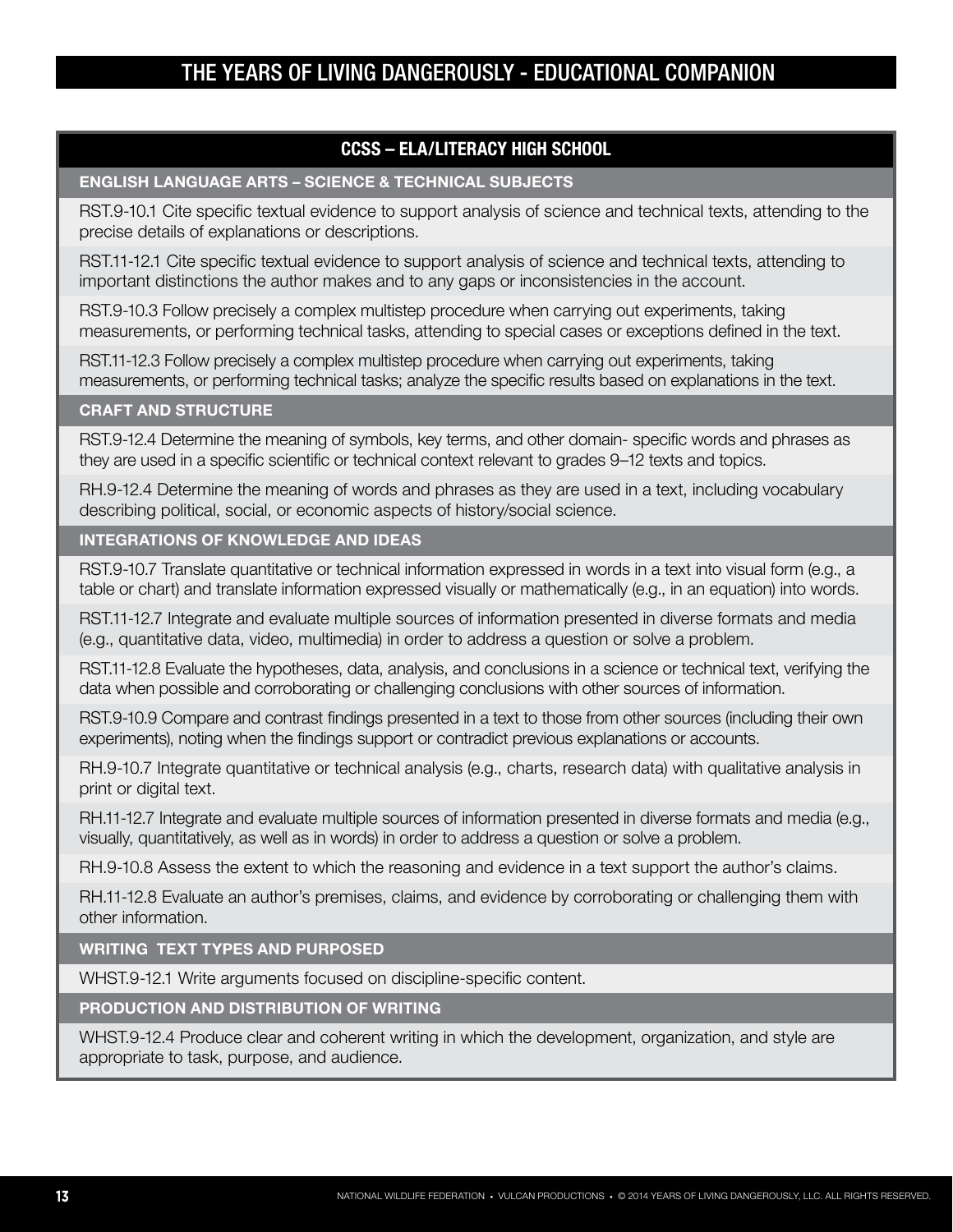### **CCSS – ELA/LITERACY HIGH SCHOOL** *Continued*

#### **RESEARCH TO BUILD AND PRESENT KNOWLEDGE**

WHST.9-12.9 Draw evidence from informational texts to support analysis, reflection, and research.

#### **RANGE OF WRITING**

WHST.9-10.10 Write routinely over extended time frames (time for reflection and revision) and shorter time frames (a single sitting or a day or two) for a range of discipline- specific tasks, purposes, and audiences.

### **ENGLISH LANGUAGE ARTS – SCIENCE & TECHNICAL SUBJECTS**

RST.9-10.1 Cite specific textual evidence to support analysis of science and technical texts, attending to the precise details of explanations or descriptions.

### **NCSS – HIGH SCHOOL**

### **CULTURE**

### Learner will understand:

That behaviors, values, and beliefs, of different cultures can lead to cooperation or pose barriers to cross-cultural understanding;

That awareness and knowledge of other cultures is important in a connected society and an interdependent world;

That the cultural values and beliefs of societies influence their analysis of challenges, and their responses to these challenges.

### Learners will be able to:

Construct reasoned judgments about specific cultural responses to persistent human issues;

### **TIME, CONTINUITY, AND CHANGE**

### Learners will understand:

The importance of knowledge of the past to an understanding of the present and to informed decisionmaking about the future.

#### **PEOPLE, PLACES, & ENVIRONMENTS**

#### Learners will understand:

The theme of people, places, and environments involves the study of the relationships between human populations in different locations and regional and global geographic phenomena, such as landforms, soils, climate, vegetation, and natural resources;

Concepts such as: location, physical and human characteristics of national and global regions in the past and present, and the interactions of humans with the environment;

Consequences of changes in regional and global physical systems, such as seasons, climate, and weather, and the water cycle;

The causes and impact of resource management, as reflected in land use, settlement patterns, and ecosystem changes;

The social and economic effects of environmental changes and crises resulting from phenomena such as floods, storms, and drought;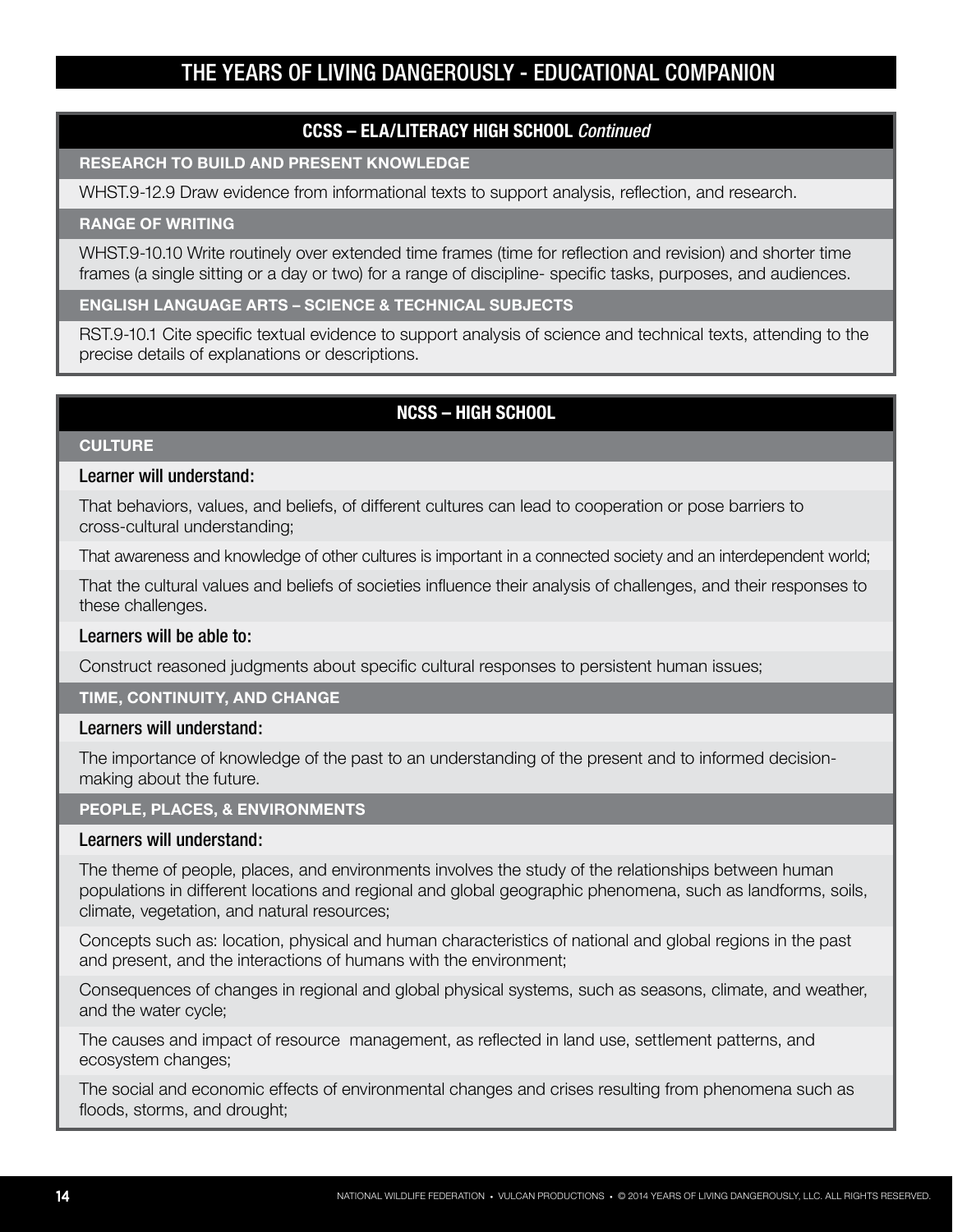### **NCSS HIGH SCHOOL** *Continued*

The use of a variety of maps, globes. Graphic representations, and geospatial technologies to help investigate spatial relations, resources, and population density and distribution, and changes in these phenomena over time.

### Learners will be able to:

Acquire, organize, and analyze geographic information from data sources, geographic tools and geospatial technologies such as aerial photographs, satellite images, geographic information systems (GIS) to determine patterns;

Evaluate the consequences of human actions in environmental terms.NCSS Continued

### **INDIVIDUAL DEVELOPMENT AND IDENTITY**

### Learners will be able to:

Discuss the nature of stereotyping, bias, altruism, and conformity in societies, and their implications for personal, group, and national relationships.

### **INDIVIDUAL, GROUPS, AND INSTITUTIONS**

### Learners will understand:

How various forms of groups and institutions change over time;

The impact of tensions and examples of cooperation between individuals, groups, and institutions, with their different belief systems;

How the beliefs of dominant groups tend to become norms in a society;

How groups and institutions work to meet individual needs, and can promote the common good and address persistent social issues.

### Learners will be able to:

Investigate how groups and institutions work to meet individual needs, promote or fail to promote the common good, and address persistent social issues.

### **POWER, AUTHORITY, AND GOVERNANCE**

### Learners will be able to:

Analyze and evaluate conditions, actions, and motivations that contribute to conflict and cooperation among groups and nations.

### **PRODUCTION, DISTRIBUTION, AND CONSUMPTION**

### Learners will be able to:

Ask and find answers to questions about the production and distribution of goods and services in the state and nation, and in a global context;

Evaluate the possible economic consequences of proposed government policies.

### **SCIENCE, TECHNOLOGY, AND SOCIETY**

### Learners will understand:

Science and technology have had both positive and negative impacts upon individuals, societies, and the environment in the past and present;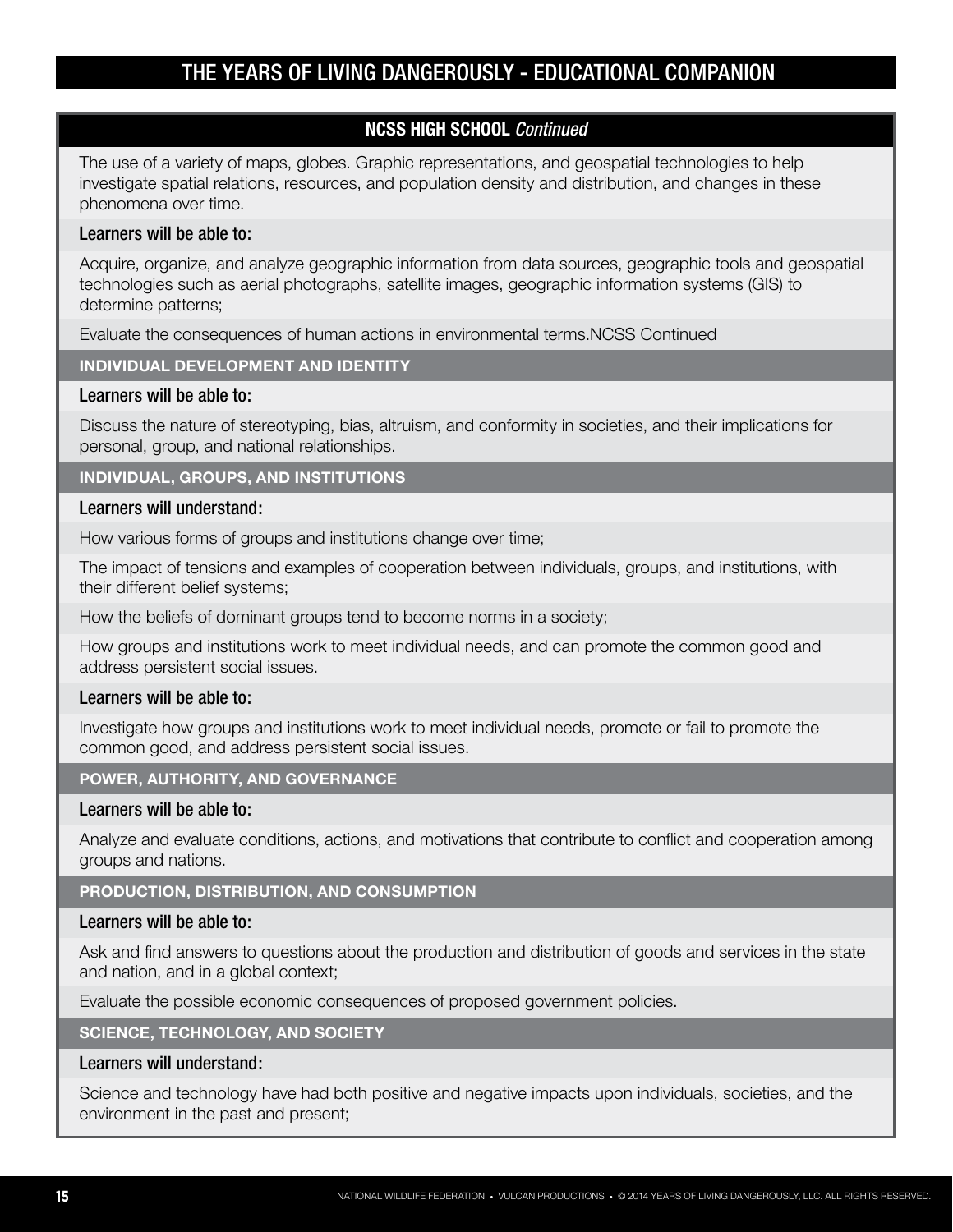### **NCSS HIGH SCHOOL** *Continued*

That the world is media saturated and technologically dependent;

Consequences of science and technology for individuals and societies;

Decisions regarding the uses and consequences of science and technology are often complex because of the need to choose between or reconcile different viewpoints;

Prediction, modeling, and planning are used to focus advances in science and technology for positive ends;

Science, technology, and their consequences are unevenly available across the globe;

Developments in science and technology may help to address global issues.

#### Learners will be able to:

Use diverse types of media technology to access, analyze, evaluate, create, and distribute messages;

Identify the purposes, points of view, biases, and intended audience of reports and discussions related to issues involving science and technology;

Identify and analyze reactions to science and technology from the past or present and predict ongoing effects in economic geographical, social, political, and cultural areas of life;

Formulate possible solutions that utilize technology, address real-life issues and problems, weigh alternatives, and provide reasons for preferred choices and plans of action.

#### **GLOBAL CONNECTIONS**

### Learners will understand:

The solutions to global issues may involve individual decisions and actions, but also require national and international approaches (e.g. agreements, negotiations, policies, or laws);

Conflict and cooperation among the peoples of the earth influence the division and control of the earth's surface;

The actions of people, communities, and nations have both short – and long-term effects on the biosphere and its ability to sustain life;

Individuals, organizations, nations, and international entities can work to increase the positive effects of global connections, and address the negative impacts of global issues.

#### Learners will be able to:

Describe and explain conditions and motivations that contribute to conflict, cooperation, and interdependence among groups, societies, and nations;

Analyze the cause and consequences of persistent, contemporary, and emerging global issues, and evaluate possible solutions;

Analyze the relationships and tensions between national sovereignty and global interests, in matters such as territorial rights, economic development, the use of natural resources, and human rights;

Identify concerns, issues, conflicts, and possible resolutions related to issues involving universal human rights.